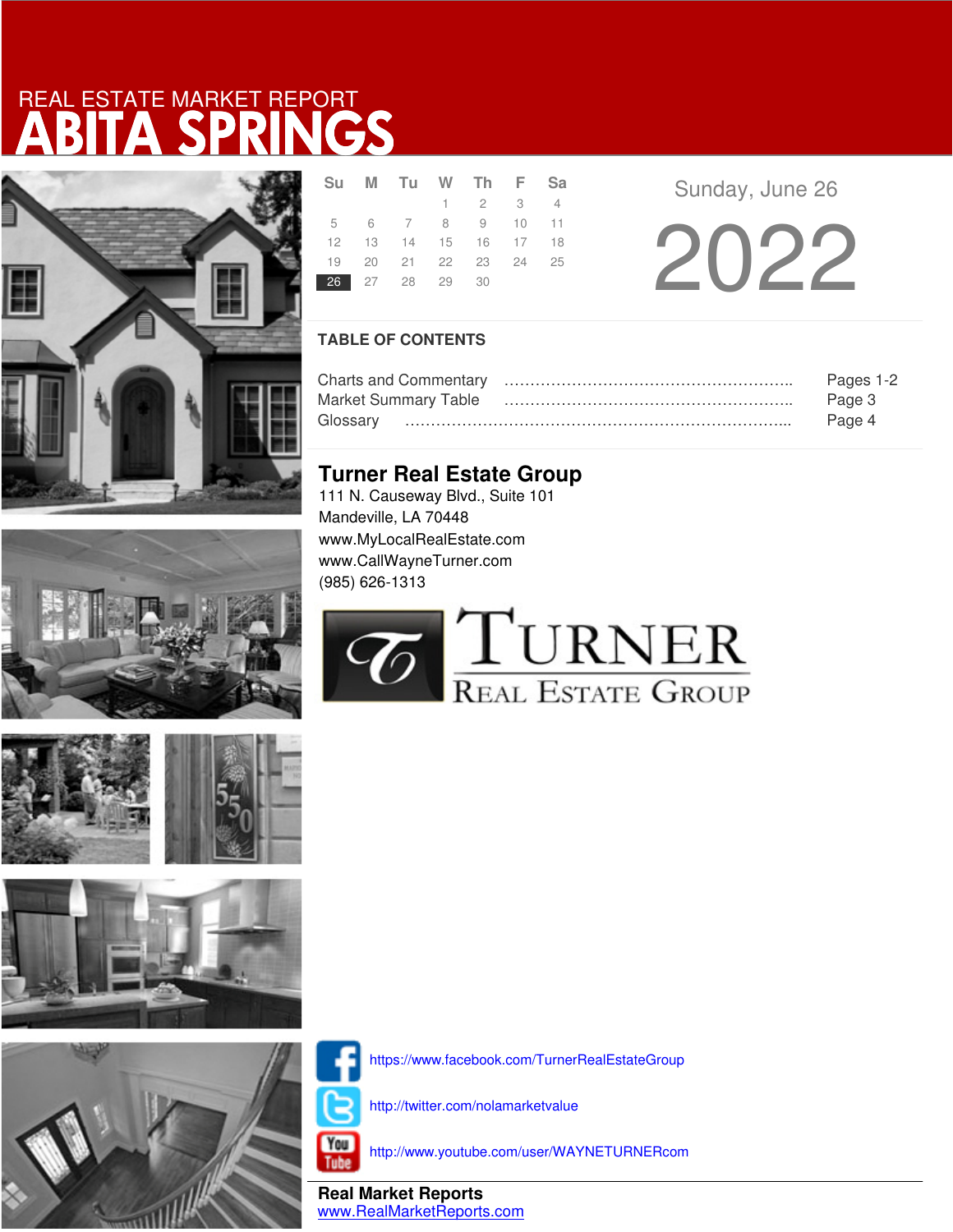Sunday, June 26, 2022

### Turner Real Estate Group (985) 626-1313

at the real estate market. Currently there are 15 sales pending in the market overall, leaving 21 listings still for sale. The resulting pending ratio is 41.7% (15 divided by 36). So you might be asking yourself, that's great... but what exactly does it mean? I'm glad you asked! *Let's take a look*

The pending ratio indicates the supply & demand of the market. Specifically, a high ratio means that listings are in demand and quickly going to contract. Alternatively, a low ratio means there are not enough qualified buyers for the existing supply.

**"Current inventory is described as active."**

Taking a closer look, we notice that the \$250K - \$300K price range has a relatively large number of contracts pending sale.

We also notice that the \$250K - \$300K price range has a relatively large inventory of properties for sale at 4 listings. The median list price (or asking price) for all properties in this market is \$329,900.





A total of 61 contracts have closed in the last 6 months with a median sold price of \$285,000. Breaking it down, we notice that the \$250K - \$300K price range contains the highest number of sold listings.

Alternatively, a total of 2 listings have failed to sell in that same period of time. Listings may fail to sell for many reasons such as being priced too high, having been inadequately marketed, the property was in poor condition, or perhaps the owner had second thoughts about selling at this particular time. The \$300K - \$350K price range has the highest number of off-market listings at 2 properties.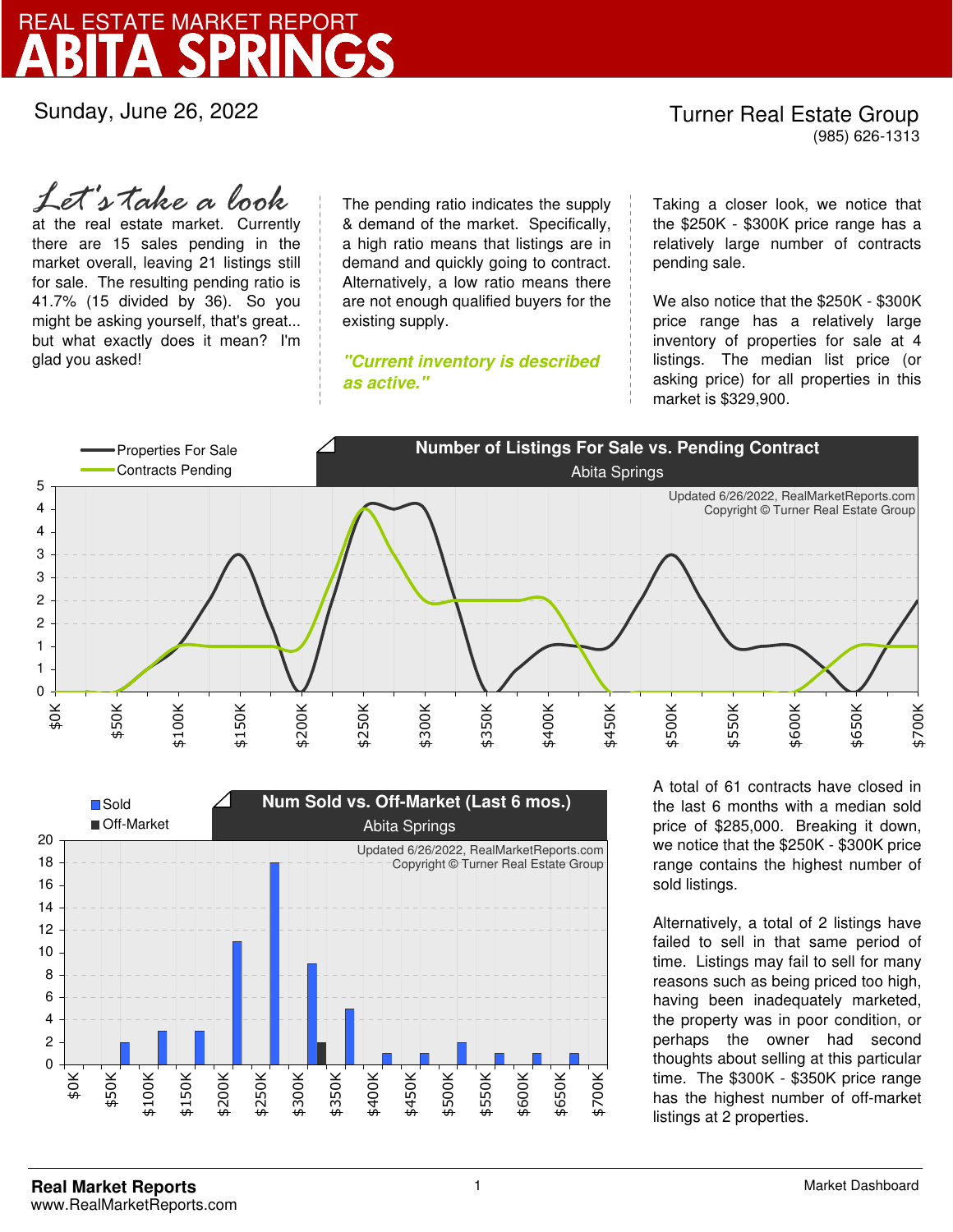Sunday, June 26, 2022

## Turner Real Estate Group (985) 626-1313

Looking at the chart to the right, you might be wondering why average days on market (DOM) is important. This is a useful measurement because it can help us to determine whether we are in a buyer's market (indicated by high DOM), or a seller's market (indicated by low DOM). Active listings (properties for sale) have been on the market for a median time of 20 days.

Analysis of sold properties for the last six months reveals a median sold price of \$285,000 and 7 days on market. Notice that properties in the \$300K - \$350K price range have sold quickest over the last six months.

The recent history of sales can be seen in the two charts below. The median sold price for the last 30 days was \$330,000 with a DOM of 5 days.

Since the recent DOM is less than the median DOM for the last 6 months, it is a positive indicator for demand. It is always important to realize that real estate markets can fluctuate due to many factors, including shifting interest rates, the economy, or seasonal changes.



## **"The median list-to-sales ratio for this area is 100.0%."**

Ratios are simple ways to express the difference between two values such as list price and sold price. In our case, we typically use the list-to-sale ratio to determine the percentage of the final list price that the buyer ultimately paid. It is a very common method to help buyers decide how much to offer on a property.

Analysis of the absorption rate indicates an inventory of 2.1 months based on the last 6 months of sales. This estimate is often used to determine how long it would take to sell off the current inventory of properties if all conditions remained the same. It is significant to mention that this estimate does not take into consideration any additional properties that will come onto the market in the future.

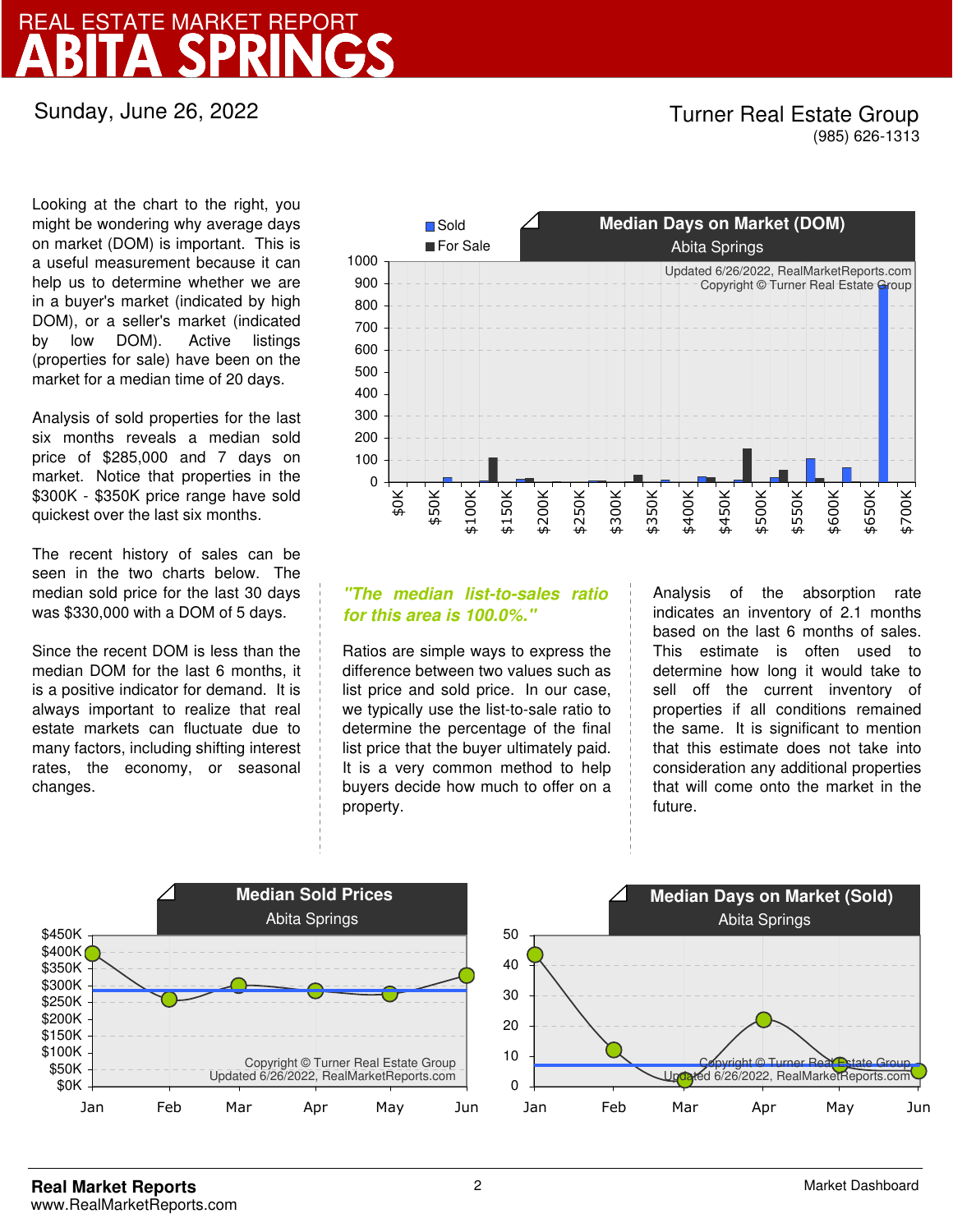## Sunday, June 26, 2022

## Turner Real Estate Group

(985) 626-1313

| <b>MARKET SUMMARY TABLE</b>                                                        |             |                 |                      |                             | 15 PENDING <sup>[2]</sup>              |                         |                |                 | <b>2</b> OFF-MARKET (last 6 mos) <sup>[3]</sup> |                     |                             |                                    |                                      | <b>ABSORPTION RATE</b><br>(months of inventory) |                               |                |
|------------------------------------------------------------------------------------|-------------|-----------------|----------------------|-----------------------------|----------------------------------------|-------------------------|----------------|-----------------|-------------------------------------------------|---------------------|-----------------------------|------------------------------------|--------------------------------------|-------------------------------------------------|-------------------------------|----------------|
| $A = Average Value$<br>$M = Median Value$<br>$N/A = Not Available$                 |             |                 | <b>21 ACTIVE [1]</b> |                             |                                        |                         |                |                 | 61<br>SOLD/CLOSED (last 6 months) [4]           |                     |                             |                                    |                                      |                                                 |                               |                |
| <b>Price Range</b><br>Low                                                          | <b>High</b> | <b>Num</b><br># |                      | Days<br>on<br><b>Market</b> | <b>Current</b><br>List<br><b>Price</b> | <b>Num</b><br>#         | Pend<br>Ratio  | <b>Num</b><br># | <b>Num</b><br>#                                 |                     | Days<br>on<br><b>Market</b> | Original<br>List<br><b>Price</b>   | <b>Final</b><br>List<br><b>Price</b> | Sold/<br>Closed<br><b>Price</b>                 | List-<br><b>Sale</b><br>Ratio | Est.<br>Mos.   |
| \$0                                                                                | \$49,999    | $\overline{0}$  |                      |                             |                                        | $\overline{0}$          |                | $\overline{0}$  | $\theta$                                        |                     |                             |                                    |                                      |                                                 |                               |                |
| \$50,000                                                                           | \$99,999    | $\theta$        |                      |                             |                                        | $\overline{0}$          |                | $\theta$        | $\overline{2}$                                  | A<br>M              | 24<br>24                    | 97,950<br>\$<br>\$<br>97,950       | \$<br>97,950<br>\$<br>97,950         | \$<br>88,000<br>88,000<br>\$                    | 90%<br>90%                    | N/A            |
| \$100,000                                                                          | \$149,999   | 1               | Α<br>M               | 111<br>111                  | \$125,000<br>\$125,000                 | 1                       | 50%            | $\overline{0}$  | 3                                               | Α<br>M              | 13<br>9                     | \$<br>136,800<br>\$<br>136,500     | \$<br>136,800<br>\$136,500           | 127,967<br>\$<br>130,000<br>\$                  | 94%<br>95%                    | $\overline{2}$ |
| \$150,000                                                                          | \$199,999   | 3               | Α                    | 39<br>17                    | 166,100<br>\$<br>159,000<br>\$         | 1                       | 25%            | $\theta$        | 3                                               | $\overline{A}$      | 15<br>16                    | \$<br>193,000                      | \$188,000                            | 171,333<br>\$<br>174,000                        | 91%<br>99%                    | 6              |
| \$200,000                                                                          | \$249,999   | $\theta$        | M                    |                             |                                        | 1                       | N/A            | $\overline{0}$  | 11                                              | M<br>А              | 17                          | \$<br>189,000<br>\$<br>236,764     | \$175,000<br>\$<br>224,127           | \$<br>\$<br>228,364 102%                        |                               | N/A            |
| \$250,000                                                                          | \$299,999   | 4               | A                    | 8                           | 285,260<br>\$                          | 4                       | 50%            | $\theta$        | 18                                              | M<br>A              | 4<br>25                     | 234,900<br>\$<br>\$285,411         | \$<br>225,000<br>\$ 280,988          | 231,500 103%<br>\$<br>275,100<br>\$             | 98%                           | 1.3            |
| \$300,000                                                                          | \$349,999   | 4               | M<br>A               | 8<br>31                     | \$286,520<br>322,450<br>\$             | $\overline{\mathbf{2}}$ | 33%            | $\overline{2}$  | 9                                               | M<br>A              | 6<br>9                      | \$283,500<br>\$<br>320,100         | \$283,000<br>\$<br>320,100           | \$275,000<br>327,544 102%<br>\$                 | 97%                           | 2.7            |
| \$350,000                                                                          | \$399,999   | $\theta$        | M                    | 34                          | 322,400<br>S                           | $\overline{2}$          | N/A            | $\overline{0}$  | 5                                               | M<br>Α              | 4<br>13                     | \$<br>315,000<br>380,780<br>\$     | \$<br>315,000<br>\$<br>380,780       | 330,000 105%<br>\$<br>377,580<br>\$             | 99%                           | N/A            |
| \$400,000                                                                          | \$449,999   | 1               | Α                    | 24                          | 449,000<br>\$                          | $\overline{2}$          | 67%            | $\overline{0}$  | 1                                               | M<br>A              | 10<br>27                    | \$390,000<br>445,000<br>\$         | \$390,000<br>445,000<br>\$           | 378,000<br>\$<br>440,000<br>\$                  | 97%<br>99%                    | 6              |
| \$450,000                                                                          | \$499,999   | 1               | Μ<br>A               | 24<br>152                   | 449,000<br>\$<br>499,000<br>\$         | $\overline{0}$          |                | $\theta$        | 1                                               | M<br>A              | 27<br>12                    | 445,000<br>\$<br>465,000<br>\$     | 445,000<br>\$<br>\$<br>465,000       | 440,000<br>\$<br>465,000<br>\$                  | 99%<br>100%                   | 6              |
|                                                                                    |             | 3               | M<br>Α               | 152<br>60                   | \$<br>499,000<br>\$539,333             | $\overline{0}$          |                | $\overline{0}$  | $\overline{2}$                                  | M<br>$\overline{A}$ | 12<br>23                    | \$<br>465,000<br>\$532,450         | \$<br>465,000<br>\$532,450           | \$<br>465,000<br>527,500<br>\$                  | 100%<br>99%                   | 9              |
| \$500,000                                                                          | \$549,999   |                 | Μ<br>A               | 56<br>20                    | 545,000<br>S<br>595,000<br>S           |                         |                |                 |                                                 | M<br>A              | 23<br>107                   | \$<br>532,450<br>\$<br>595,000     | \$<br>532,450<br>\$<br>595,000       | 527,500<br>\$<br>570,000<br>\$                  | 99%<br>96%                    |                |
| \$550,000                                                                          | \$599,999   | 1               | M                    | 20<br>3                     | \$595,000                              | $\theta$                |                | $\theta$        | 1                                               | M                   | 107                         | \$595,000                          | \$595,000<br>\$                      | \$<br>570,000<br>639,000<br>\$                  | 96%<br>98%                    | 6              |
| \$600,000                                                                          | \$649,999   | 1               | A<br>M               | 3                           | 609,000<br>\$<br>\$609,000             | $\theta$                |                | $\overline{0}$  | 1                                               | Α<br>M              | 67<br>67                    | \$650,000<br>650,000<br>\$         | 650,000<br>650,000<br>\$             | 639,000<br>\$                                   | 98%                           | 6              |
| \$650,000                                                                          | \$699,999   | $\overline{0}$  |                      |                             |                                        | 1                       | N/A            | $\theta$        |                                                 | Α<br>M              | 893<br>893                  | \$743,500<br>\$743,500             | 698,500<br>\$<br>\$ 698,500          | 675,000<br>\$<br>\$ 675,000 97%                 | 97%                           | N/A            |
| \$700,000                                                                          | $^{+}$      | $\overline{2}$  | Α<br>M               | 71<br>71                    | \$887,000<br>\$ 887,000                | 1                       | 33%            | $\mathbf 0$     | 3                                               | Α<br>M              | 15<br>3                     | \$789,333<br>\$750,000             | \$789,333<br>\$ 750,000              | \$779,333<br>\$720,000 96%                      | 99%                           | 4              |
| <b>Market Totals</b><br>21                                                         |             |                 |                      |                             | 15                                     | 42%                     | $\overline{2}$ | 61              |                                                 |                     |                             |                                    |                                      |                                                 | 2.1                           |                |
| <b>Market Averages</b>                                                             |             |                 |                      | 43                          | \$409,435                              |                         |                |                 |                                                 |                     | 35                          | \$328,579                          | \$324,011                            | \$320,582                                       | 99%                           |                |
| <b>Market Medians</b><br>Date Range (Off-Market & Sold) = 12/26/2021 to 06/26/2022 |             |                 |                      | 20                          | \$329,900                              |                         |                |                 |                                                 |                     | $\overline{7}$              | \$289,990<br><b>Favors Sellers</b> | \$285,000                            | \$285,000 100%<br><b>Favors Buyers</b>          |                               |                |

Data believed to be accurate but not guaranteed.

Status = [1] A; [2] C, U; [3] X; [4] S

City = ABITASPRINGS

Dwelling Type = SGL